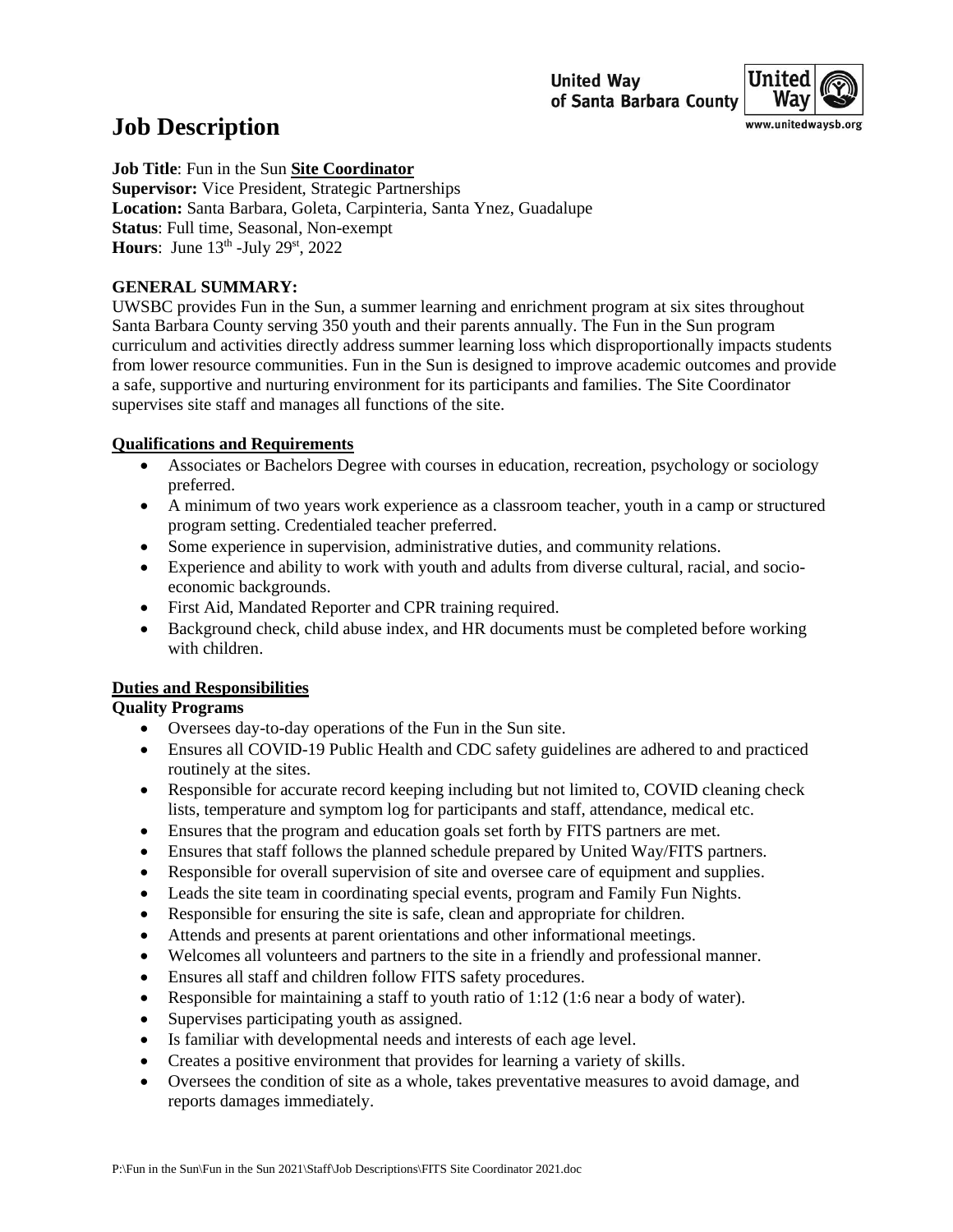## **Staffing**

- Responsible for supervision of site staff and CITs as it relates to general FITS job performance (e.g., attendance, attitude, relationship with children and staff, following staff policies).
- Responsible for conducting weekly staff meetings with all Program Leaders.
- Reviews weekly activity calendars for all Program Leaders.
- Works with Program Leaders to ensure weekly lesson plans are developed in a timely manner. The Site Coordinator reviews and approves weekly lesson plans and offers suggestions to ensure all activities are age appropriate, engaging and meets the goals of Fun in the Sun.
- Encourages Program Leaders to use supplies and curriculum provided for daily activities and projects.
- Substitutes for Program Leader in the event of an absence.
- Reviews weekly timesheets from Program Leaders, checks for accuracy and submits to the Vice President, Strategic Partnerships for approval.

# **Reporting & Communication**

- Responsible for keeping accurate attendance records.
- Responsible for submitting up-to-date records of children.
- Confers regularly with Director of Strategic Partnerships concerning problems, concerns, needs and unusual circumstances.
- Responsible for the inventory of supplies at end of summer.

#### **General**

- Is familiar with United Way's Fun in the Sun policies and procedures.
- Attends ALL staff meetings, trainings and workshops.
- Informs the Fun the Sun Coordinator of any program changes.
- Assists other program staff with special events.
- Responsible for notifying and reporting any problems or concerns of parents and/or children to the Director of Strategic Partnerships.
- Is a positive role model for children and their families.
- Performs other duties as assigned.
- Attends a paid, 3-hour debriefing session at the end of the program (August).

# **General Skills**

- Exceptional organizational skills.
- Some experience supervising others.
- To perform this job successfully, an individual must be able to perform each essential duty satisfactorily. The requirements listed below are representative of the knowledge, skills and/or abilities required. Reasonable accommodations may be made to enable individuals with disabilities to perform the described functions.

#### **Language Skills**

• Ability to speak, write, or understand Spanish is desired.

#### **Computer Skills**

• Ability to use word processing, spreadsheet, and database applications. Ability to learn various software programs.

# **Certificates, Licenses, and Registrations**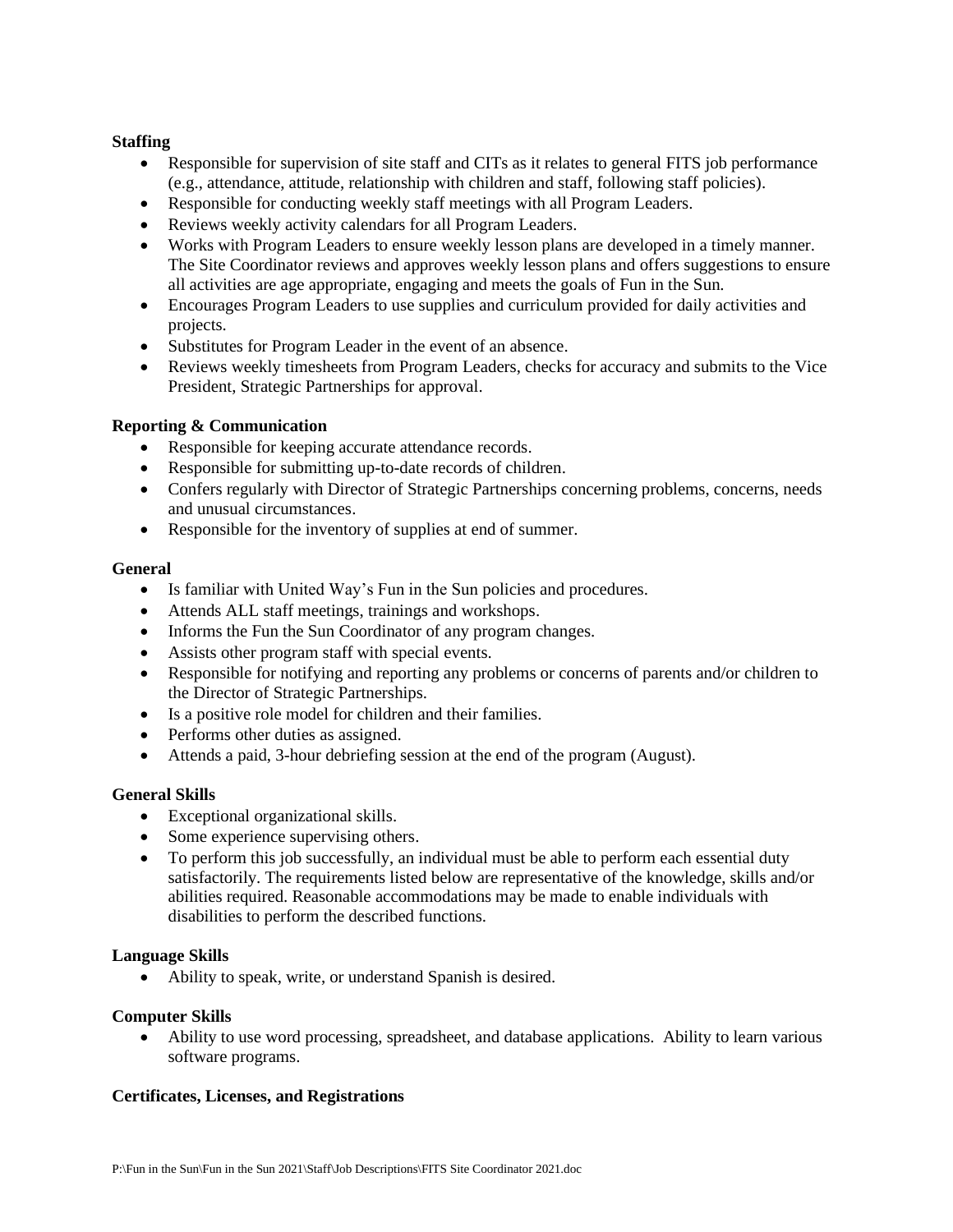- Valid driver's license preferred.
- Ability to maintain stable performance under pressure or opposition
- Ability to be flexible in changing daily workload priorities as directed.
- Ability to coordinate and synchronize multiple projects.
- Ability to conduct a significant amount of planning activities for self and others.
- Ability to guide and delegate tasks to others.
- Ability to take initiative and make decisions within company guidelines.

#### **Physical Demands and Work Environment**

- The physical demands and work environment characteristics described here are representative of those that must be met by an employee to successfully perform the essential functions of this job. Reasonable accommodations may be made to enable individuals with disabilities to perform the essential functions.
- While performing the duties of this job, the employee is regularly required to talk; hear; sit: and use hands to finger, handle or feel. The employee is frequently required to use one or both hands repetitively; grasp simply and lightly; and grasp with one hand only. The employee is occasionally required to stand; walk; use both hands repetitively; grasp firmly with both hands; push and/or pull; use both hands with fine dexterity; reach overhead with hands and arms; climb or balance; use stairs; stoop, kneel, bend, or crouch; lift and/or move up to 25 pounds; and walk on uneven ground and between buildings. Normal 20/20 vision ability (with corrective lenses, if needed) is required by this position.

#### **Organizational Background**

United Way of Santa Barbara County (UWSBC) has the unique and positive vision that "in our community, everyone has a hopeful future." Since 1923, UWSBC has served Santa Barbara County community through funding, volunteer development, and by utilizing its own unique initiatives and partnerships that involve dozens of local non-profit and public sector agencies. UWSBC's local community driven **Power of Partnership™** priorities help children, families & seniors with a focus on Education, Income and Health.

General: This description contains the essential functions necessary to evaluate the position. It is not intended and should not be used as an exhaustive list of all responsibilities, skills or efforts.

|                    | Date | Human Resources Department Date |      |
|--------------------|------|---------------------------------|------|
| Department Manager | Date | <b>CEO</b>                      | Date |

\_\_\_\_\_\_\_\_\_\_\_\_\_\_\_\_\_\_\_\_\_\_\_\_\_\_\_\_\_\_\_\_\_\_\_\_\_\_\_\_\_\_\_\_\_\_\_\_\_\_\_\_\_\_\_\_\_\_\_\_\_\_\_\_\_\_\_\_\_\_\_\_\_\_\_\_\_\_\_\_\_\_\_\_\_

Proprietary: This document and information may not be produced, used, or disclosed without the written permission of United Way of Santa Barbara County

\_\_\_\_\_\_\_\_\_\_\_\_\_\_\_\_\_\_\_\_\_\_\_\_\_\_\_\_\_\_\_\_\_\_\_\_\_\_\_\_\_\_\_\_\_\_\_\_\_\_\_\_\_\_